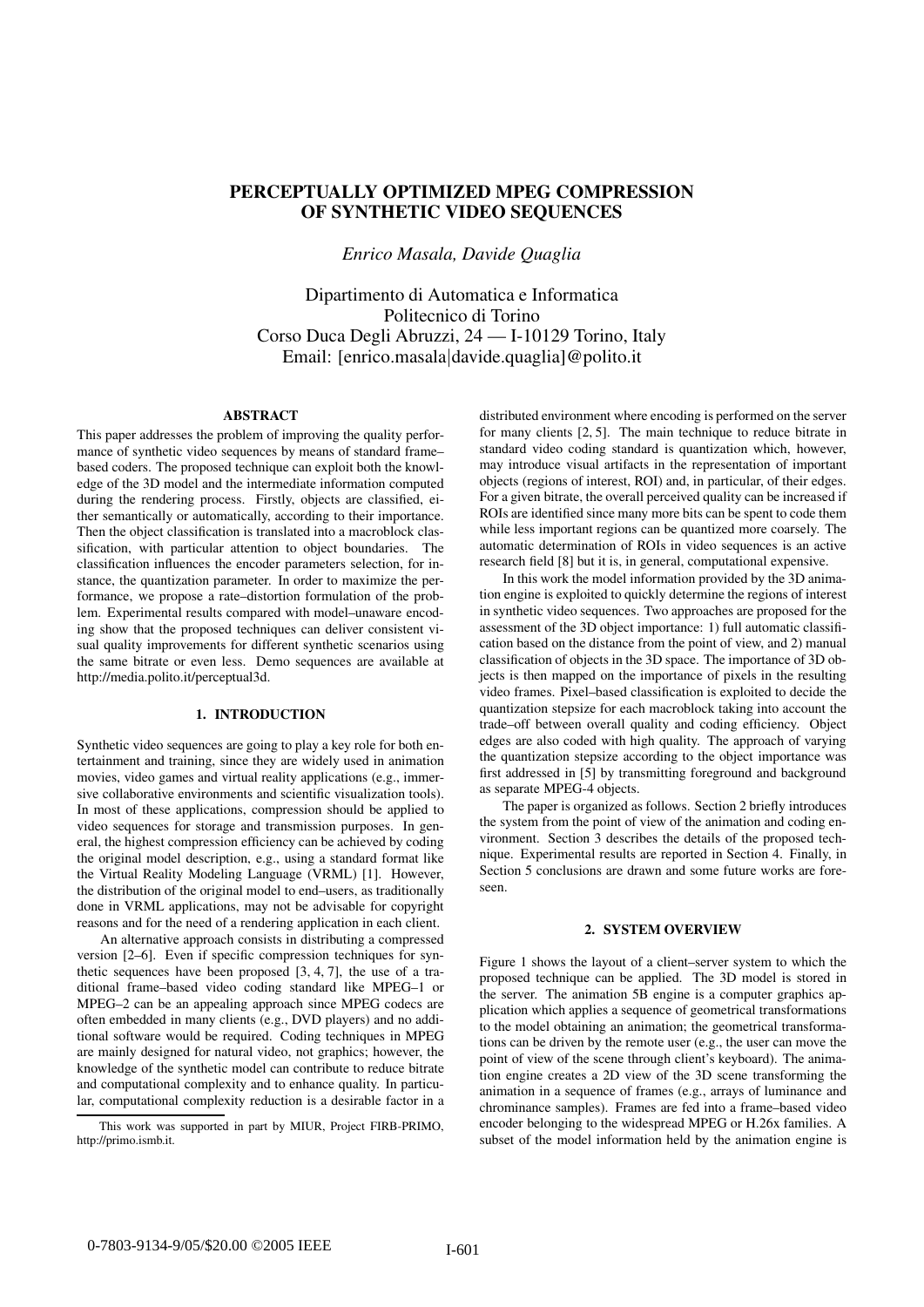

Fig. 1. Overview of the system.

also transferred to the video encoder to improve compression as described in Section 3; in this work for each frame pixel we consider its depth (i.e., its z–buffer value) and the object to which it belongs. The client receives the compressed stream, decodes it, and displays frames. Many clients such as mobile devices and set– top boxes (e.g., DVD players) are provided with DSP capabilities oriented to standard video decoding.

MPEG and earlier H.26x video compression standards divide each frame into a set of non–overlapped blocks of  $16 \times 16$  pixels called *macroblocks*. A macroblock (MB) consists of four blocks of luminance samples and up to eight blocks of chrominance depending on the chrominance sub–sampling schema; each block consists of  $8 \times 8$  pixels referring either to the actual frame content or to the temporal prediction residue. The discrete cosine transform (DCT) is then applied to each block to determine the energy corresponding to spatial frequencies. The value of high frequency coefficients is reduced through scalar quantization to decrease the bitrate of the resulting compressed bitstream. However, the quantization noise can be perceived if there is a considerable amount of energy at the higher frequencies as in case of strong edges. Since the quantization stepsize can be chosen on a MB basis and remains the same for all blocks within the MB, the quality degradation leads to blocking artifacts as in well–known low–quality JPEG images. These artifacts are even worse in most synthetic video sequences where there are many strong edges in very smooth regions.

An arbitrary number of consecutive macroblocks (in raster– scan order) is coded into a *slice*. In the coded bitstream the quantization stepsize is specified at the beginning of each slice for all its macroblocks; optionally, the quantization stepsize can be changed for a given MB provided that its value is specified for that MB at the expense of extra bit cost. For instance, in H.263 the quantization stepsize is differentially encoded between adjacent macroblocks of the same slice; for this reason its value can only change in the range  $\pm 2$  with respect to that of the previous MB. Therefore, if higher variations are desired a new slice have to be created at the expense of extra bit cost. In the H.264 video coding standard [9]  $8 \times 8$  DCT is replaced by a purely integer  $4 \times 4$  transform and 52 different quantization step sizes can be chosen on a macroblock basis; with respect to prior standards, the stepsizes are increased at a compounding rate of approximately 12.5%, rather than increasing them by a constant increment.

The quantization stepsize can be adjusted to preserve the quality of edges and important objects but new quantization values have to be coded in the bitstream; in general, there is a trade–off between the quality gain and the coding efficiency; in Section 3.4 this trade–off will be formulated as a rate–distortion optimization problem.

## 3. COMPRESSION OPTIMIZATION

## 3.1. Object Perceptual Importance

In video sequences, both natural and synthetic, some elements are more important than others. For example, objects in the foreground are usually more significant than those in the background. Moreover, artifacts near to strong edges are easily perceived. For these reasons, important groups of pixels should be encoded with high quality. While different objects are easily separated by the human visual system, their automatic segmentation is an open research problem and many solutions have been proposed [8].

In case of synthetic video sequences, object segmentation is straightforward since the frame is the result of the projection of the 3D space on a plane; in fact, the animation engine knows the position of each object and the correspondence between pixels and objects. The importance of each object can be assessed either automatically or manually. Assuming that the foreground objects are more important than background objects, automatic object classification can be performed considering their distance from the point of view. This information is usually held by the animation engine in a data structure called *z–buffer* and, therefore, this kind of segmentation can be performed automatically with low computational power. Since the animation engine knows the exact correspondence between objects in the 3D space and pixels in the frame, important pixel areas can be easily identified if the designer manually defines the importance of each object in the 3D scene. Boundary regions can be identified as pixel areas between objects.

A more complex scenario can be seen in Figure 2 in which foreground objects project their shadows both on the background and on other foreground objects. In this case only the portion of the shadow which lays on the background can be coded with lower quality.

#### 3.2. Macroblock Classification

When the sequence of frames is encoded with the MPEG or H.26x video coding standards, the subdivision of pixels into  $16 \times 16$  macroblocks needs to be addressed. Moreover, the quantization stepsize can be adjusted at MB level. Figure 2 shows a frame taken from a computer graphics animation; the overlaid grid represents MB subdivision. Assuming an object classification based on the distance from the point of view, the bottle, the knife and fruits are foreground objects and should be coded with higher quality. In the background, the table is more important than the wall. The first remark is that some macroblocks are entirely composed of pixels of the same importance while others contain pixels of mixed importance. The importance of a MB can be evaluated in two ways: 1) by using the importance assigned to the majority of its pixels, and 2) by using an importance value computed as the average of the importance of its pixels. The former method limits the overall number of importance levels in the frame and simplifies the subsequent determination of the quantization stepsize.

Another issue to be addressed is the determination of the macroblocks containing edges. Two solutions are possible: 1) choosing macroblocks that contain pixels corresponding to object boundaries, and 2) choosing important macroblocks that are adjacent to at least one less important MB. The former method requires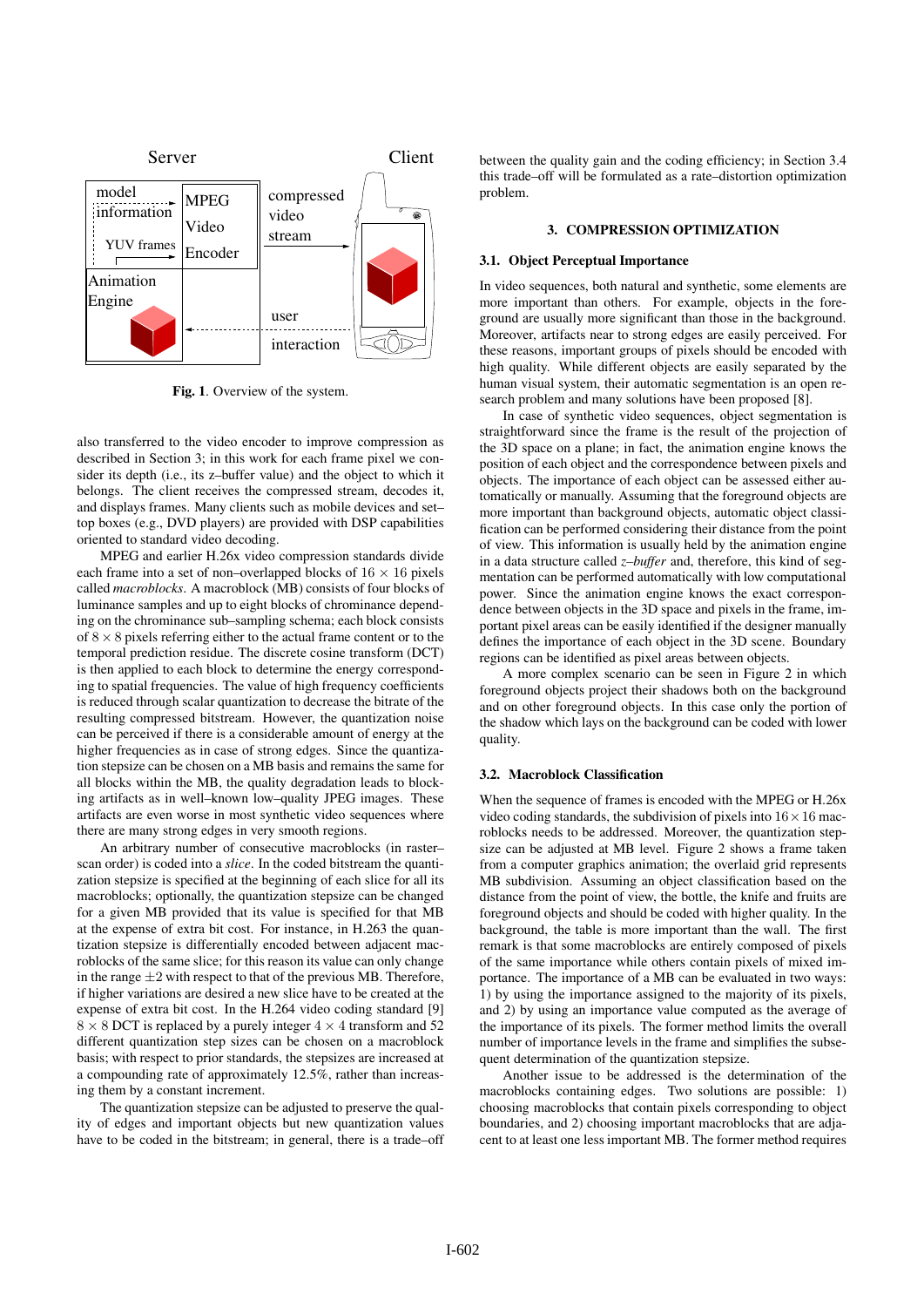

Fig. 2. Example of a frame with MB subdivision and identification of the region of interest (white borders).

the support of the 3D engine while the latter is simpler to implement.

#### 3.3. Quantization Strategies

The amount of visual artifacts in reconstructed macroblocks mainly depends on the quantization stepsize (QP). A good strategy to enhance perceived quality is to reduce the QP value for important macroblocks and vice versa (Strategy 1). However, the optimal QP value for each macroblock is difficult to determine and depends on macroblock content. An excessively high value could easily lead to blockiness effects, while a low one could result in poor compression performance.

Besides, quantization produces visible artifacts (e.g., ringing) near object boundaries, and their impact on perceived quality is often large. We propose a computationally efficient strategy, that consists in determining the border macroblocks between important and less important areas and to adjust their QP to a low value (Strategy 2). The originality of this approach, compared to classical edge detection techniques, resides in the computationally efficient discrimination between important and lessimportant borders, as well as between object boundaries and simple variations of luminance by taking advantage of the information coming from the 3D model.

Every video coding standard provides mechanisms to save bits if the QP is constant (e.g., in MPEG-2, the QP specified in the slice header is valid for all the macroblocks in that slice). However, changing the QP leads to bitrate increase because all variations need to be coded. Therefore, determining the optimal frame subdivision into slices and the optimal QP variation points is not a trivial task. The next subsection addresses this task using a rate– distortion optimized approach.

### 3.4. Rate–Distortion Optimization

Let  $N$  be the number of macroblocks in a frame, and let  $m_i$ denote the actual values for the source coding parameters assigned to the i-th macroblock, e.g., the quantization parameter and the macroblock coding mode, including subdivision into smaller blocks (available in recent standards such as H.264). We define a perceptually–weighted quality metric for each frame as:

$$
D = \sum_{i=1}^{N} w_i d(m_i),\tag{1}
$$

where, for the *i*-th macroblock,  $d(m_i)$  is the macroblock encoding distortion and  $w_i$  is the weighting parameter whose value is proportional to the macroblock importance as determined above. Higher values of  $w_i$  are assigned to more important macroblocks. The distortion values  $d(m_i)$  depend on the encoding parameters  $m<sub>i</sub>$  and they can be computed using a conventional measure, e.g., MSE. The number of bits  $R$  needed to encode the frame is

$$
R = \sum_{i=1}^{N} r(m_i, m_{i-1})
$$
 (2)

where  $r(m_i, m_{i-1})$  is the number of bits required by the *i*-th macroblock, including the slice header if needed. Note that in general this value depends not only on  $m_i$ , but also on the choice for the previous macroblock  $m_{i-1}$ , due to the differential encoding of the quantization parameter and the motion vector predictors.

The ability to compute the previous rate and distortion values makes possible to apply a rate–distortion optimized encoding algorithm, minimizing the well–known Lagrangian

$$
J = D + \lambda R. \tag{3}
$$

This problem can be effectively solved using dynamic programming techniques.

## 4. EXPERIMENTAL RESULTS

We modified the standard MPEG-2 encoder to implement some of the previous techniques. We developed an automatic object classifier that consider an object as important if its distance from the point of view is less than one fourth of the farthest object in the scene. For Strategy 1, we assigned a different QP value to important  $(QP_i)$  and less important  $(QP_{ni})$  macroblocks. For Strategy 2, macroblocks containing the edges of important objects are quantized with a QP value  $(QP_b)$  which is lower than  $QP_i$  and  $QP_{ni}$ .

The rendering process was performed using 3DSmax v.5, visual results are shown for two synthetic demo sequences included in the software package. The *Complex* sequence consists of many moving objects on a table. All objects are textured, including background. The *Anibal* sequence shows the head of a cartoon character animated on a uniform background.

The proposed strategies are compared with a quantization approach that keeps QP constant for the entire frame. Three different values of QP have been used: 5, 13, 31. Table 1 shows the bitrate

Table 1. Compression performance of different encoding strategies.

|                                               | Bitrate (kbit/s) |        |
|-----------------------------------------------|------------------|--------|
| Technique                                     | Complex          | Anibal |
| Fixed $QP=13$                                 | 650.0            | 288.7  |
| Fixed $QP=31$                                 | 267.3            | 178.0  |
| Fixed $QP=5$                                  | 1817.1           | 691.0  |
| Str. 1, $QP_i=13$ , $QP_{ni}=31$              | 556.1            | 289.1  |
| Str. 1+2, $QP_i=13$ , $QP_{ni}=31$ , $QP_b=5$ | 904.7            | 433.0  |